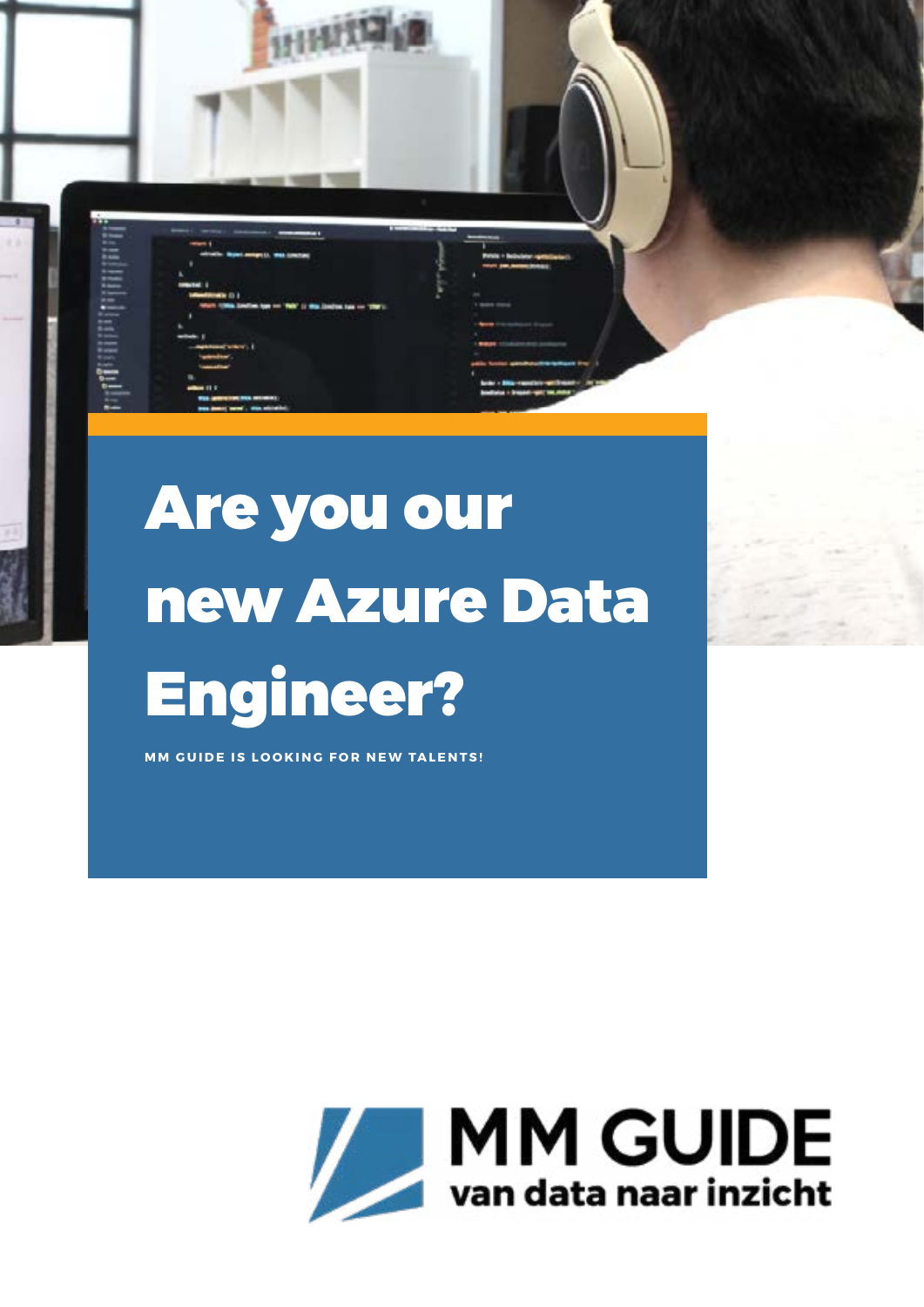# **Job offer:** AZURE DATA ENGINEER

حاء

ale Practi Dala Mont  $J_{\nu\gamma}$  ATI

光气 十

#### **MM GUIDE IS LOOKING FOR NEW TALENTS!**

**WE ARE A FLAT AND AGILE ORGANIZATION WITH A START-UP CULTURE. WE ARE DRIVEN BY A CONSTANT DESIRE TO IMPROVE AND DEVELOP, WHILE ENCOURAGING EVERY MM GUIDE'ER TO COME UP WITH NEW PROPOSALS AND IDEAS TO SHAPE THE FUTURE OF THE ORGANIZATION.**

Our goal is to help data-rich organizations access their potential and capitalize on its intrinsic value. We want to enable a decision-making process based on a data-driven culture by offering dedicated software development and specialized advice.

#### **WE HAVE A STRONG CONNECTION TO OUR COMPANY VALUES AND WE ARE LOOKING FOR LIKE-MINDED CANDIDATES. YOU ARE A GREAT FIT IF YOU ARE:**

Proactive and participative. You see opportunities and seize them.

You have a strong focus on personal growth. "Masters are lifelong students".

You communicate openly and honestly. Everyone is an expert in their field, every voice matters.

You are willing to cooperate.  $1 + 1 = 3$ .

Our engineers are full-stack developers. They work with a tech stack based on 25 years of experience and specialization in BI & data solutions.

If our values and goals align with yours, then MM Guide might be the right organization for you!